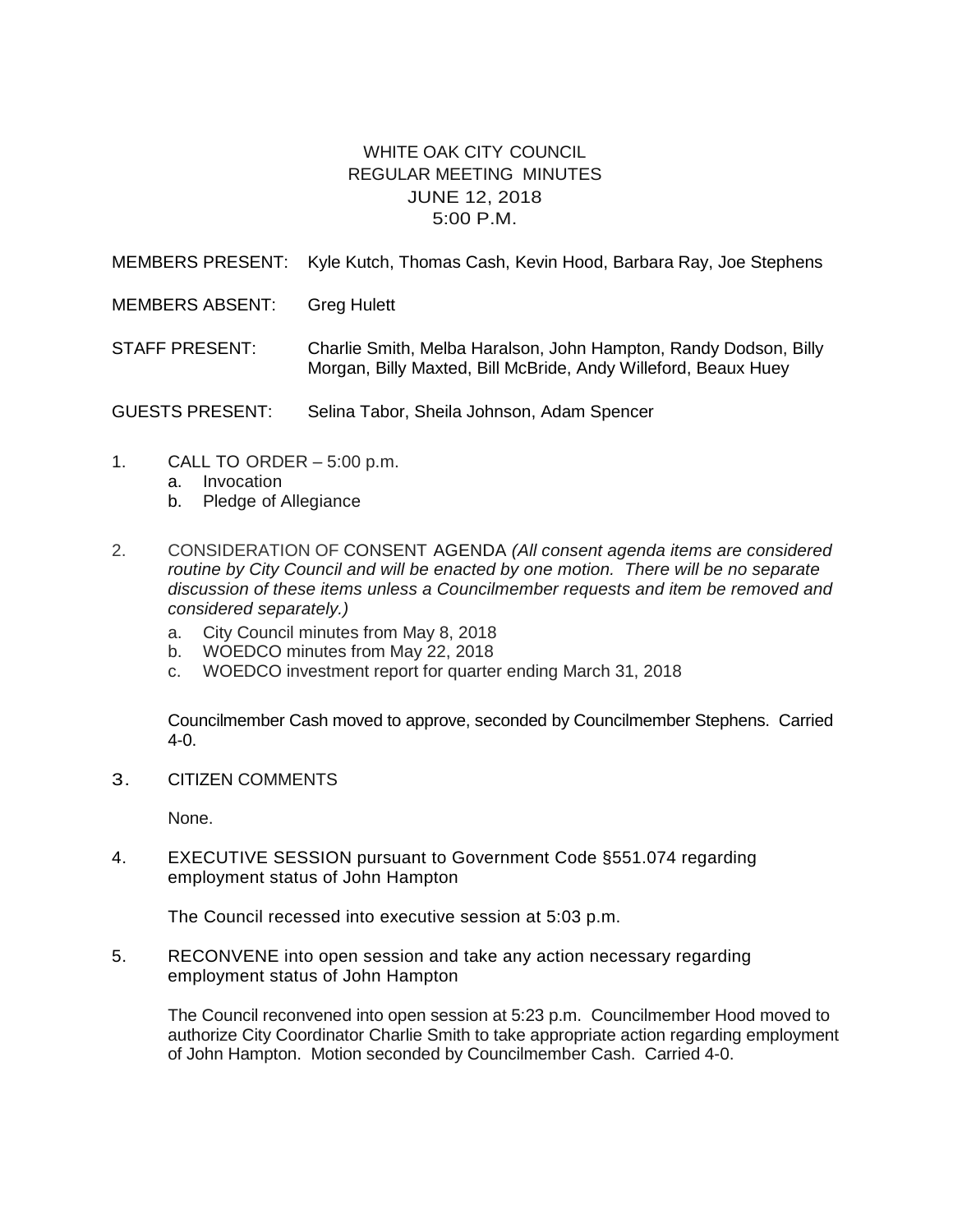6. CONSIDERATION of resolution to adopt the Water Conservation and Drought Contingency Plan

City Coordinator Smith stated this is a requirement of the Texas Water Development Board. He said if resolution is approved, next month we will present an ordinance for adoption for codification purposes.

Councilmember Ray moved to approve, seconded by Councilmember Stephens. Carried 4-0.

7. CONSIDERATION of ordinance to amend §82.45 of the White Oak Code of Ordinances – Tampering and or Damaging a Water Meter

City Coordinator Smith explained this is a clean-up of existing ordinance to provide for emergency shut-off by anyone other than city personnel that results in damage to the water meter.

Councilmember Stephens moved to approve, seconded by Councilmember Ray. Carried 4-0.

8. DISCUSSION regarding possible revision of §10.40 of the White Oak Code of Ordinances regarding swine

City Coordinator Smith said the current ordinance prohibits swine. This is being brought to Council for discussion because of pet pot-belly pigs. He said pot-belly pigs have a life span up to 20 years. If so desired by Council, he will draft an ordinance for consideration that allows them with stipulations regarding enclosure, odor, etc.

After discussion, it was the general consensus of the Council for an ordinance to be drafted for consideration.

9. CONSIDERATION of request from Adam Spencer, Doodle Property, LLC for a Specific Use Provision (SUP) permit for a drive-through window for a multi-tenant complex to be constructed at the northeast corner of E. Center Street and N. White Oak Road, AB 38 W H Castleberry Survey Tracts 37-03 & 38 Section 4, more commonly known as 101 E. Center Street

Councilmember Cash moved to approve, seconded by Councilmember Hood. Carried 4-0.

- 10. CONSIDERATION of resolution authorizing White Oak Economic Development Corporation to enter into an economic development performance agreement with; a. White Oak Radiator
	- b. Well-Pro Services, L.P.

Councilmember Hood moved to approve, seconded by Councilmember Cash. Carried 4-0.